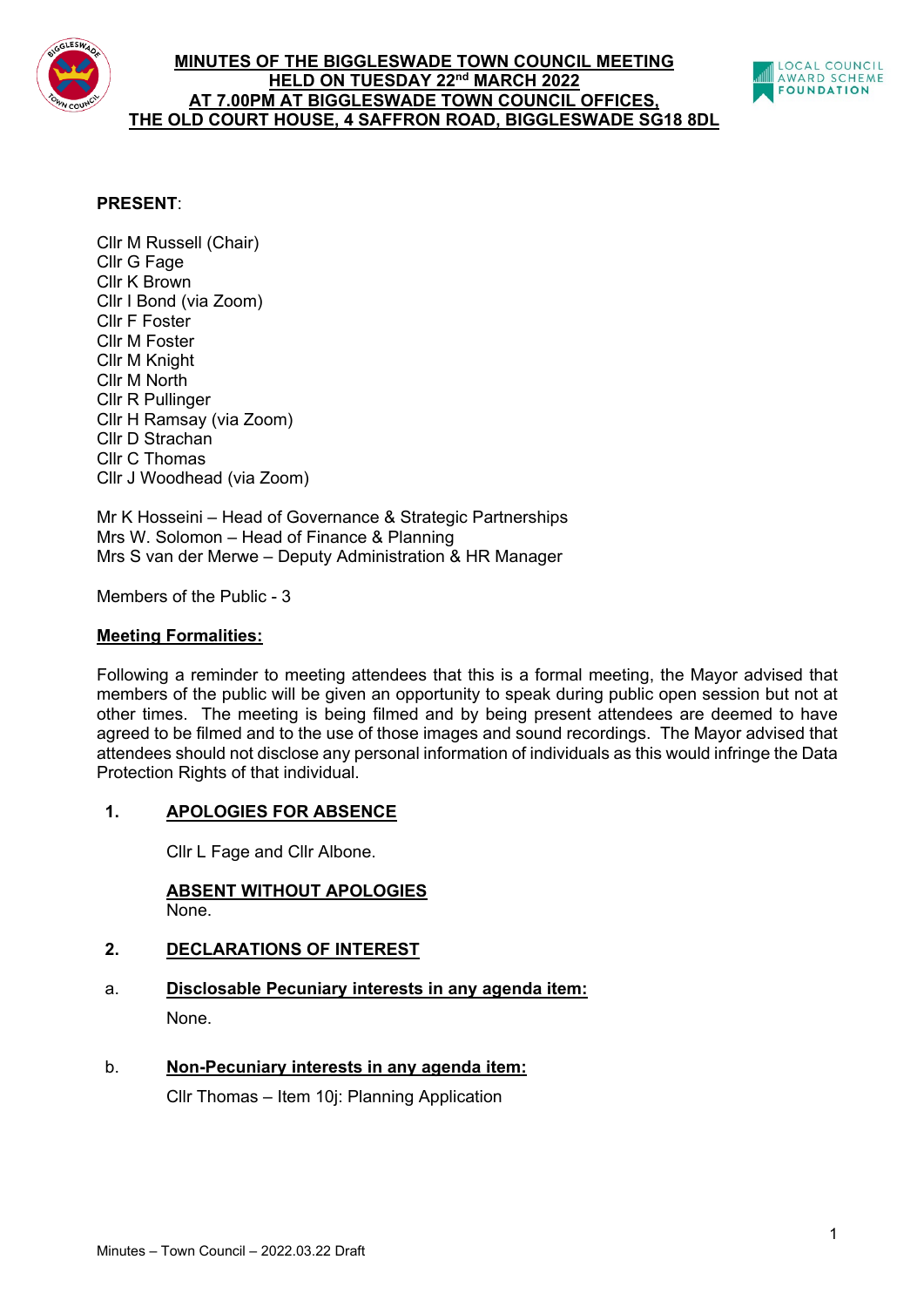# **3. TOWN MAYOR'S ANNOUNCEMENTS**

## a. **Ukraine**

Cllr Russell continued to remember the people of both Ukrainian and Russian origin in the Biggleswade community and said that the situation in Ukraine remains in our thoughts and prayers.

# b. **Biggleswade Civic Service**

The Civic Service was held at St. Andrew's Church on Sunday 20<sup>th</sup> March 2022 in glorious spring weather and it was a lovely occasion. Cllr Russell extended her sincere thanks to St. Andrew's Church, Deputy-Lieutenant of Bedfordshire Mrs Ruth Bell, the British Legion Standard Bearers, the Biggleswade & District Choral Society and organist Justin Waters. There was special thanks for the members of Council staff who supported the event so well. Many plaudits have been received from those who attended.

Cllr Russell was pleased to announce that the collection during the service raised £408 for Sue Ryder St. John's Hospice in Moggerhanger.

## c. **Biggleswade Neighbourhood Plan – Update**

From a choice of three offered by Central Bedfordshire Council, a planning inspector has been identified to take forward the examination of our Neighbourhood Plan. The Regulation 16 Consultation ends on 28<sup>th</sup> March 2022 and CBC expect to have the responses and all other documents ready for the inspector shortly afterwards.

If all goes smoothly, the inspector's findings should be known by mid-May 2022 and, if the inspector so recommends, CBC will then identify a suitable date for a referendum.

## **4. PUBLIC OPEN SESSION**

## a. **Ms. Selina Bailey**

Ms. Bailey referenced social media posts describing an amount budgeted for sound equipment for the Council Chamber.

Cllr Russell advised that discussion in this first open session should be limited to items on the agenda and invited Ms. Bailey to raise her concerns in the second Public Open Session.

## **5. INVITED SPEAKERS**

None.

#### **6. MEMBERS' QUESTIONS**

None.

## **7. MINUTES AND RECOMMENDATIONS OF MEETINGS**

a. Members received the Minutes of the **Town Council Meeting** held on **Tuesday 8th March 2022** at the Offices of Biggleswade Town Council, The Old Court House, 4 Saffron Road, Biggleswade.

The Minutes were **ACCEPTED** as a true and accurate record of Town Council Meeting.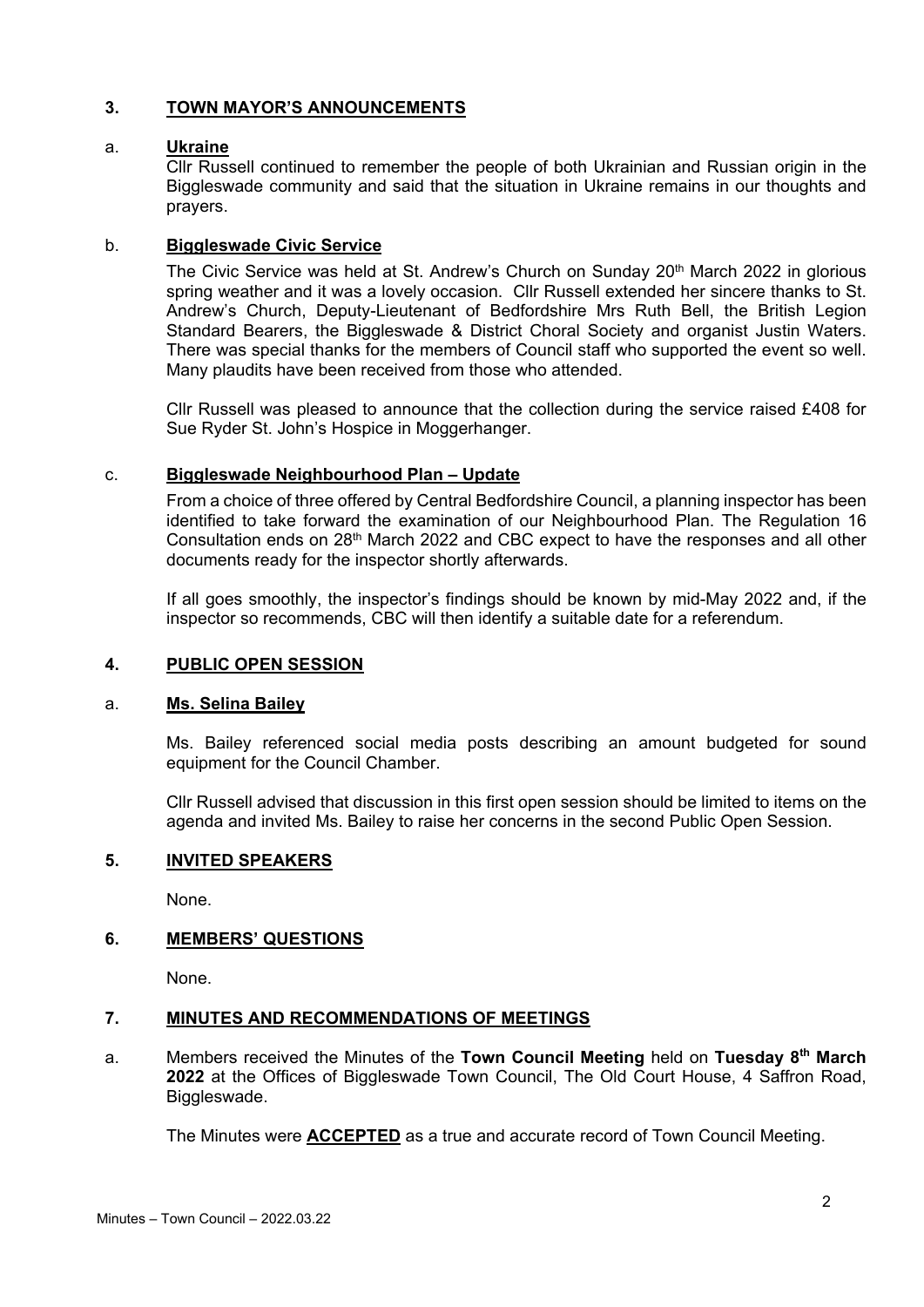b. Members received the Minutes of the **Biggleswade Joint Committee Meeting** held on **Thursday 20th January 2022** at the Offices of Biggleswade Town Council, The Old Court House, Saffron Road, Biggleswade.

Cllr G Fage said that the suggested Market Square Workshop to enable discussion on placeshaping plans for Biggleswade between Central Bedfordshire and Town Councils is commendable and hoped that the meeting can be re-scheduled soon.

The Minutes were **NOTED**.

## **8. MATTERS ARISING**

a. From the Minutes of the **Town Council Meeting** held on **Tuesday 8th March 2022**.

**Item 8a: Adopt-A-Street Litter Picking Initiative:** Cllr G Fage asked for momentum to be maintained on this initiative. Mr. Hosseini advised Members that Officers have met with the Adopt-A-Street representative and discussions are continuing relating to financing the equipment that the Adopt-A-Street initiative needs.

## **9. ITEMS FOR CONSIDERATION**

## a. **CB/21/05161 – FULL – Land to the north of Dunton Lane, Dunton Lane, Biggleswade and CB/21/05590/eb – Land to the North of Dunton Lane, Biggleswade**

Members were asked to consider the communication from Nick Vose, Director, Marengo Communications on behalf of the developer for the sub-station.

Cllr Russell said that Council needs to note that S106 funds are not applicable to this type of infrastructure project.

The planning application was discussed by CBC Development Management Committee on 16<sup>th</sup> March 2022 and the decision was to approve the application as per the officer recommendation. DMC ignored the Town Council's request for two conditions to be put on the application: for the footpath to become a bridleway; and that overhead cables should not be used to distribute power from the substation.

#### b. **Queen's Jubilee Events**

Members received an oral update from Mr. Hosseini on the events planned for the Thursday and Sunday of the Queen's Jubilee weekend in June. Members had been provided with an early draft schedule of these events and Mr. Hosseini thanked Officers, staff and Councillors for their input into the planning of these events to date.

Officers are still working to encourage community-led events on other days of that weekend.

Meetings have been organised with contractors for the logistics, equipment and various entertainment acts. Cllr Knight said that he and Cllr G Fage are meeting with Officers once a week to progress and facilitate arrangements.

Members recommended starting to promote the planned events on social media platforms and on the Town Council website over the next few weeks.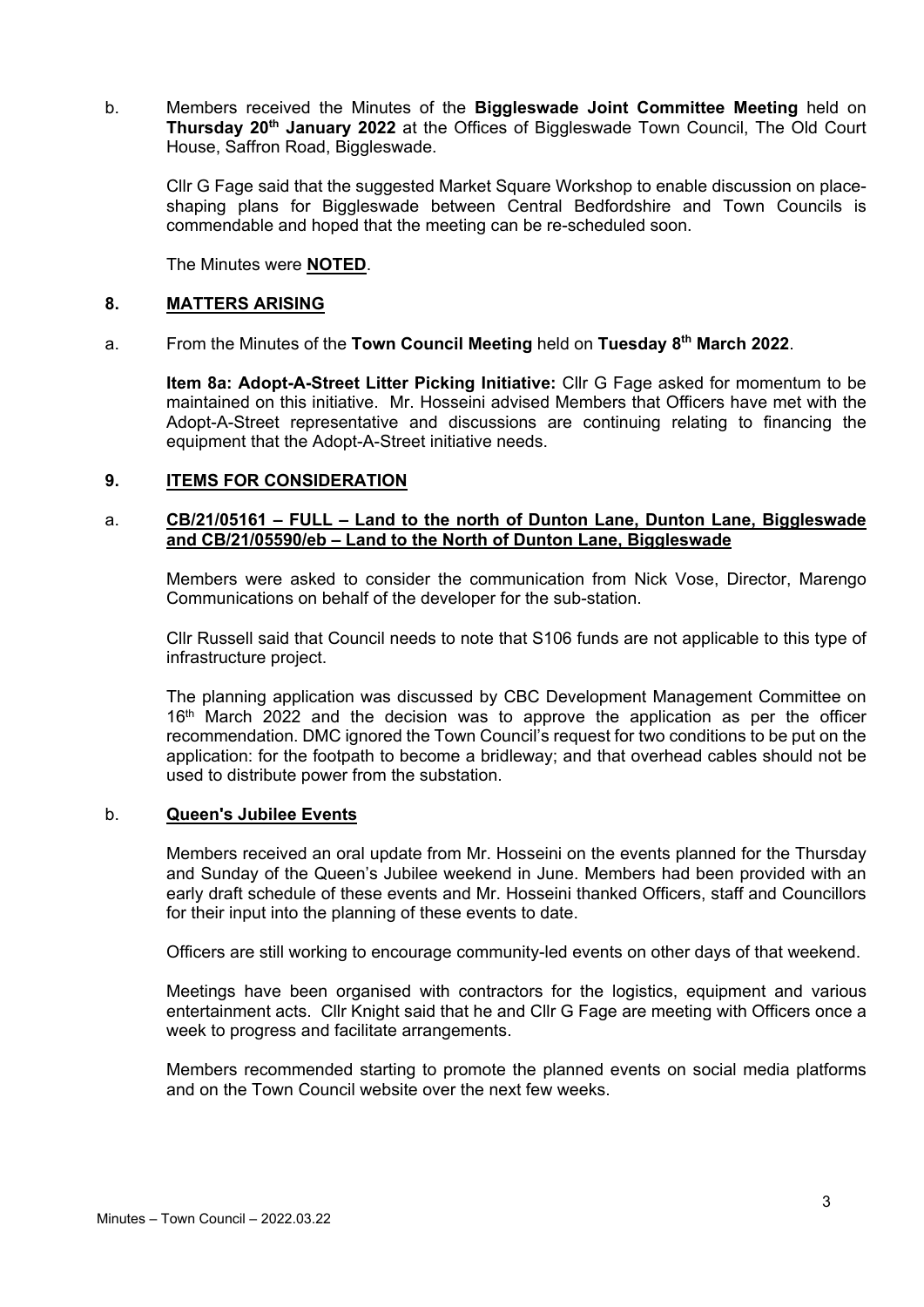## c. **Biggleswade Library Consultation**

Cllr G Fage proposed that the Town Council formally respond to the consultation in support of the changes which ensure both the longevity of the library and its ability to meet modern demand. Cllr Pullinger said considerable thought has gone into how best to use the library space with planned growth to the children's section and a reduction in the amount of space for non-fiction because people use online resources in a digital age.

Cllr Pullinger requested Officers proactively engage with Central Bedfordshire Council about the possible use of the previous Registry Office building on London Road.

It was **RESOLVED** that the Town Council write to Central Bedfordshire Council in support of the proposed changes as set out in the consultation documents.

#### d. **Ukraine Briefing and Community Voluntary Service Funding Fair**

Members were provided with two briefings from BATPC, the first from the National Association of Local Councils on the situation in Ukraine and the second on a Community Voluntary Service Funding Fair.

The briefings were **NOTED**.

#### e. **Biggleswade Station Interchange Consultation**

Members were asked to consider the consultations on the Traffic Regulation Orders for the planned transport interchange.

Cllr G Fage said that concerns have been raised on previous occasions over the planned location of the zebra crossing because it is not on the desire line and it is unlikely that people will use it in the way CBC has set out. The location also results in a loss of parking.

It was **RESOLVED** that the Town Council **OBJECT** to the zebra crossing in the planned location as it is not on the desire line and would result in a loss of parking on Station Road.

If there is to be a zebra crossing, this should be on the south side of Saffron Road rather than the north side.

## **10. PLANNING APPLICATIONS**

## a. **CB/22/00816/FULL - [10 Foxglove Drive, Biggleswade, SG18 8SP](http://cbstor.centralbedfordshire.gov.uk/publicportalviewer/publicViewer.html?caseID=CB/22/00816/FULL)**

Proposed conservatory to the north elevation (existing conservatory to be removed).

It was **RESOLVED** that the Town Council has **NO OBJECTION** to this planning application provided the neighbours are consulted and that any comments they may make are considered.

## b. **CB/22/00871/FULL - [31 Maunder Avenue, Biggleswade, SG18 8GL](http://cbstor.centralbedfordshire.gov.uk/publicportalviewer/publicViewer.html?caseID=CB/22/00871/FULL)**

Single storey rear extension.

It was **RESOLVED** that the Town Council has **NO OBJECTION** to this planning application provided the neighbours are consulted and that any comments they may make are considered.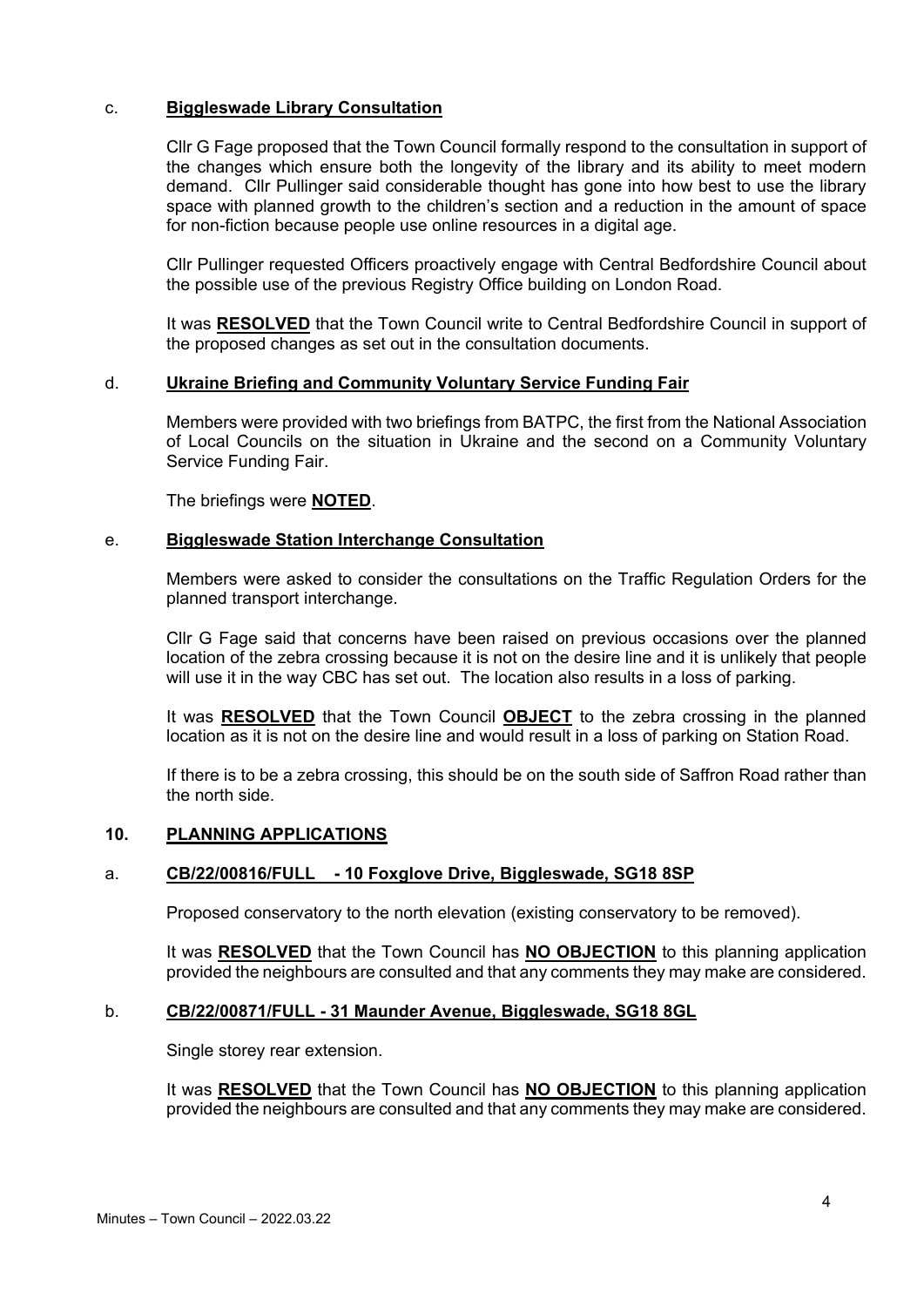## c. **CB/20/03784/FULL - [33 Shortmead Street, Biggleswade,](http://cbstor.centralbedfordshire.gov.uk/publicportalviewer/publicViewer.html?caseID=CB/20/03784/FULL) SG18 0AT**

Re submission of planning permission CB/20/02285/FULL Partial demolition of workshop, convert remaining workshop into two dwellings and erection of single storey bungalow.

Planning appeal - The decision against this appeal has been received as 'Planning Appeal Dismissed'.

The appeal outcome was **NOTED**.

### d. **CB/20/02285/FULL - [41 Shortmead Street, Biggleswade, SG18 0AT](http://cbstor.centralbedfordshire.gov.uk/publicportalviewer/publicViewer.html?caseID=CB/20/02285/FULL)**

Conversion and extension to existing workshop with partial demolition to create two dwellings and erection of a detached part single, part two storey dwellinghouse.

Planning appeal - The decision against this appeal has been received as 'Planning Appeal Dismissed'.

The appeal outcome was **NOTED**.

#### e. **CB/21/00899/FULL - 48- [52 Lawrence Road, Biggleswade, SG18 0LS](http://cbstor.centralbedfordshire.gov.uk/publicportalviewer/publicViewer.html?caseID=CB/21/00899/FULL)**

Construction of new residential house, formation of access, parking, turning and garden areas.

Planning appeal - The decision against this appeal has been received as 'Planning Appeal Dismissed'.

The appeal outcome was **NOTED**.

## f. **CB/22/00523/FULL - [Unit F1, Stratton Business Park, London Road, Biggleswade, SG18](http://cbstor.centralbedfordshire.gov.uk/publicportalviewer/publicViewer.html?caseID=CB/22/00523/FULL)  [8QB](http://cbstor.centralbedfordshire.gov.uk/publicportalviewer/publicViewer.html?caseID=CB/22/00523/FULL)**

Install six rapid electric vehicle charging stations and associated equipment within six existing parking spaces at McDonald's.

It was **RESOLVED** that the Town Council has **NO OBJECTION** to this planning application.

## g. **CB/22/00966/FULL - [6 Jemmett Grove, Biggleswade, SG18 0QE](http://plantech.centralbedfordshire.gov.uk/PLANTECH/DCWebPages/acolnetcgi.gov?ACTION=UNWRAP&RIPNAME=Root.PgeResultDetail&TheSystemkey=628164)**

Single storey rear side extension.

It was **RESOLVED** that the Town Council has **NO OBJECTION** to this planning application provided the neighbours are consulted and that any comments they may make are considered.

#### h. **CB/21/04624/FULL - [29 Osprey Road, Biggleswade, SG18 8DZ](http://cbstor.centralbedfordshire.gov.uk/publicportalviewer/publicViewer.html?caseID=CB/21/04624/FULL)**

Retrospective erection of 1 metre and 1.7 metre high fencing.

It was **RESOLVED** that the Town Council has **NO OBJECTION** to this planning application provided the neighbours are consulted and that any comments they may make are considered.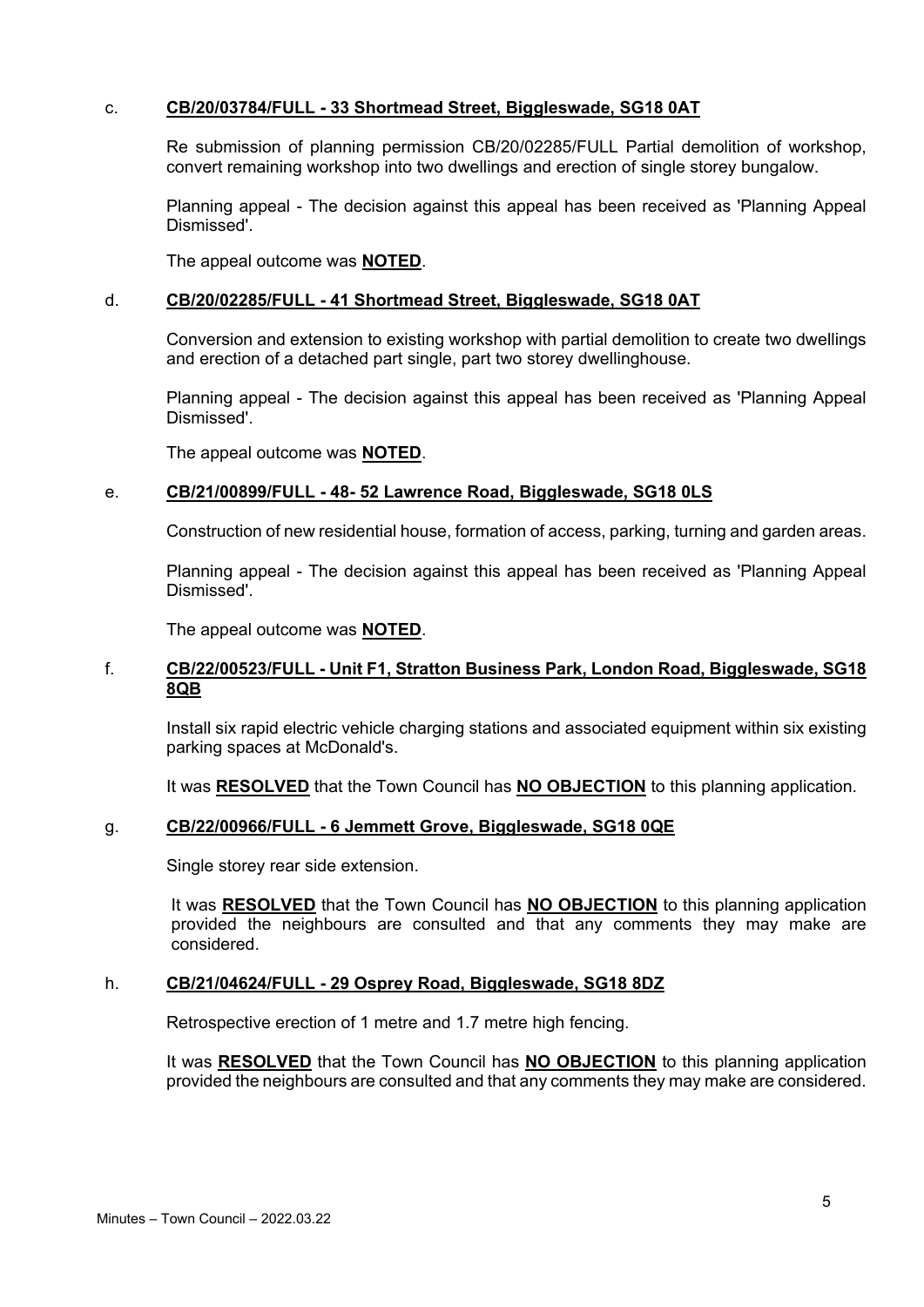## i. **CB/22/01033/FULL - [14 Mersey Road, Biggleswade, SG18 8NQ](http://plantech.centralbedfordshire.gov.uk/PLANTECH/DCWebPages/acolnetcgi.gov?ACTION=UNWRAP&RIPNAME=Root.PgeResultDetail&TheSystemkey=628231)**

Single storey link extension and garage conversion.

It was **RESOLVED** that the Town Council has **NO OBJECTION** to this planning application provided the neighbours are consulted and that any comments they may make are considered.

j. **CB/22/00575/FULL – [Land off Drove Road adjacent to 1A Drove Road, Biggleswade](http://cbstor.centralbedfordshire.gov.uk/publicportalviewer/publicViewer.html?caseID=CB/22/00575/FULL)**

Erection of 5 dwellings with associated car parking, access road and amenity space.

This item was resolved at the Town Council Meeting of 8<sup>th</sup> March 2022.

## **11. ITEMS FOR INFORMATION**

## a. **Sustainable Transport Corridor Engagement Festival**

A Sustainable Transport Corridor consultation is being conducted by Central Bedfordshire Council on 25<sup>th</sup> and 26<sup>th</sup> March 2022 at the Orchard Community Centre.

Cllr G Fage said that there is information on CBC's website relating to the strengths or weaknesses of each of the four routes included in the consultation but other weaknesses needed to be added.

It was **RESOLVED** that the Town Council write immediately to Central Bedfordshire Council to highlight the following additional weaknesses:

- Use of The Baulk for East/West connectivity is problematic in that it is one-way;
- Hitchmead Road is not wide and a more sensible solution would be to use the grass verge alongside Stratton School playing field;
- Option 1 Maunder Avenue has no footpaths and pedestrians use the road;
- Option 3 the junction of Eagle Farm Road/Drove Road/London Road is very dangerous and if this option were chosen, considerable changes would be needed to make it safer for all types of users;
- Option 3 the vegetation along the south side of Stratton School Farm needs to be severely cut back to make the bridleway wide enough for the types of vehicles indicated to travel down this route;
- The London Road/Chambers Way option this is a dangerous junction for vehicles turning right from Chambers Way into London Road.

Cllr Russell requested that the consultation come to the next meeting to enable a formal response from the Town Council.

## **12. PUBLIC OPEN SESSION**

a. To adjourn for a period of up to 15 minutes to allow members of the public to put questions or to address the Council, through the Chairman, in respect of any other business of the Town **Council** 

Pursuant to section 1(2) of the public bodies (Admission to Meetings) Act 1960 Council it was **RESOLVED** to exclude the public and press by reason of the confidential nature of the business about to be transacted.